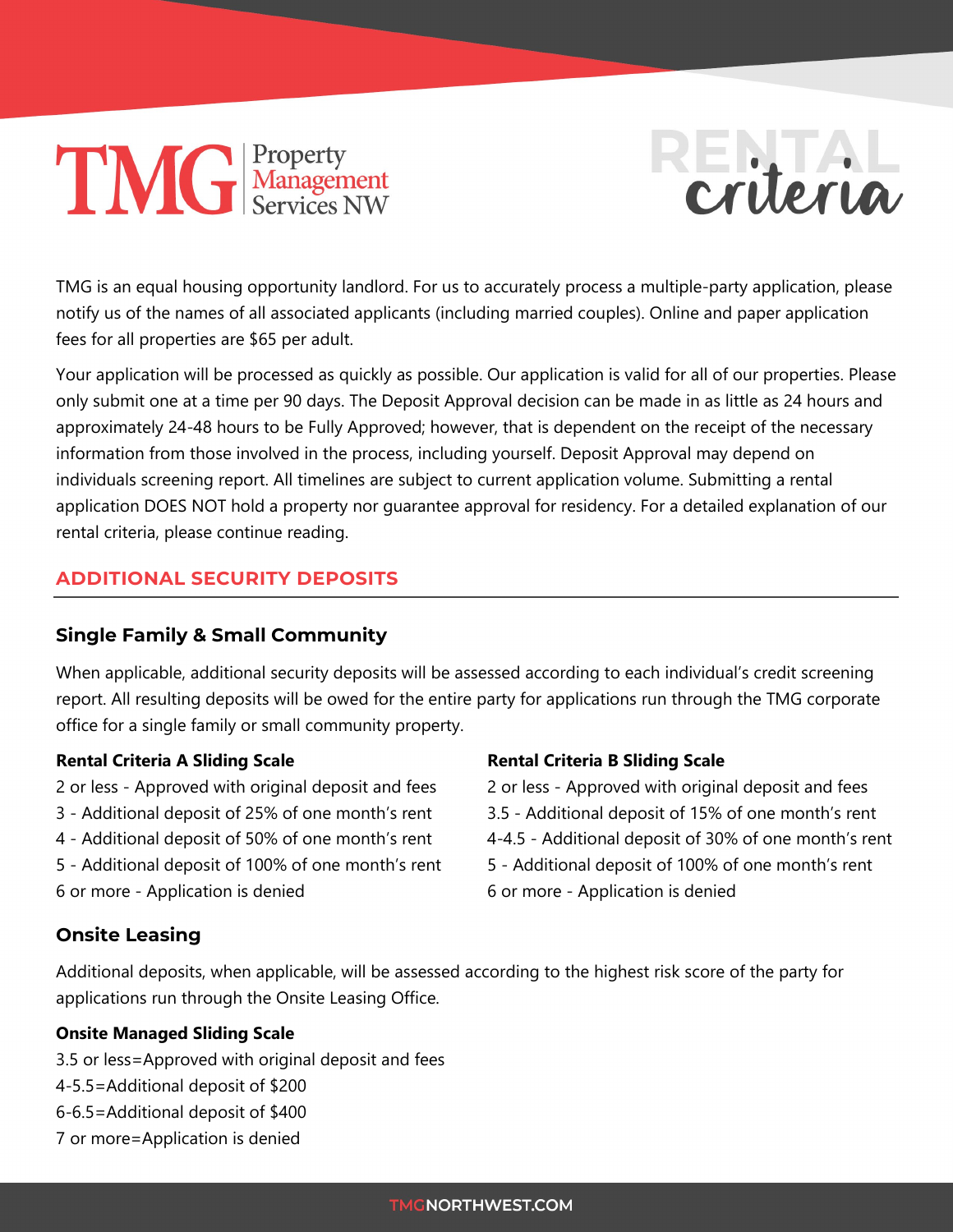## **CREDIT SCORE GUIDELINES**

#### **Single Family and Small Community**

#### **Minimum Credit Scores**

- Rental Criteria A 699 or below is an automatic denial for all corporate-managed homes listed at \$1,800 per month or greater.
- Rental Criteria B Minimum Credit Score: 549 or below is an automatic denial for all corporate-managed homes listed at \$1,799 per month or less.

Under 549 6 points (automatic denial)

550-649 3.5 points

650+ 0 points

#### **Onsite Leasing**

#### **No Minimum Credit Score**

| Under 500 | 6 points   |
|-----------|------------|
| 500-649   | 3.5 points |
| 650+      | 0 points   |
| No Score  | 3.5 points |

#### **CREDIT HISTORY GUIDELINES - SINGLE FAMILY & SMALL COMMUNITIES**

Any non-medical, non-education collections (60 days past due or greater), charge-offs, and/or repossessions in the amount of \$500+ is considered Negative credit. An established credit score with two positive credit lines is favorable. Negative credit will result in an additional security deposit with the following guidelines:

| 5 or more collection accounts                           | 6 points (auto-denial) |
|---------------------------------------------------------|------------------------|
| 4 collection accounts                                   | 4 points               |
| 2-3 collections accounts or no score                    | 3 points               |
| 0-1 collections accounts                                | 0 points               |
| If bankruptcy is present but<br>discharged or dismissed | 1 point each           |

If no score, or more information is needed, full approval may be required to accept your Deposit to Hold.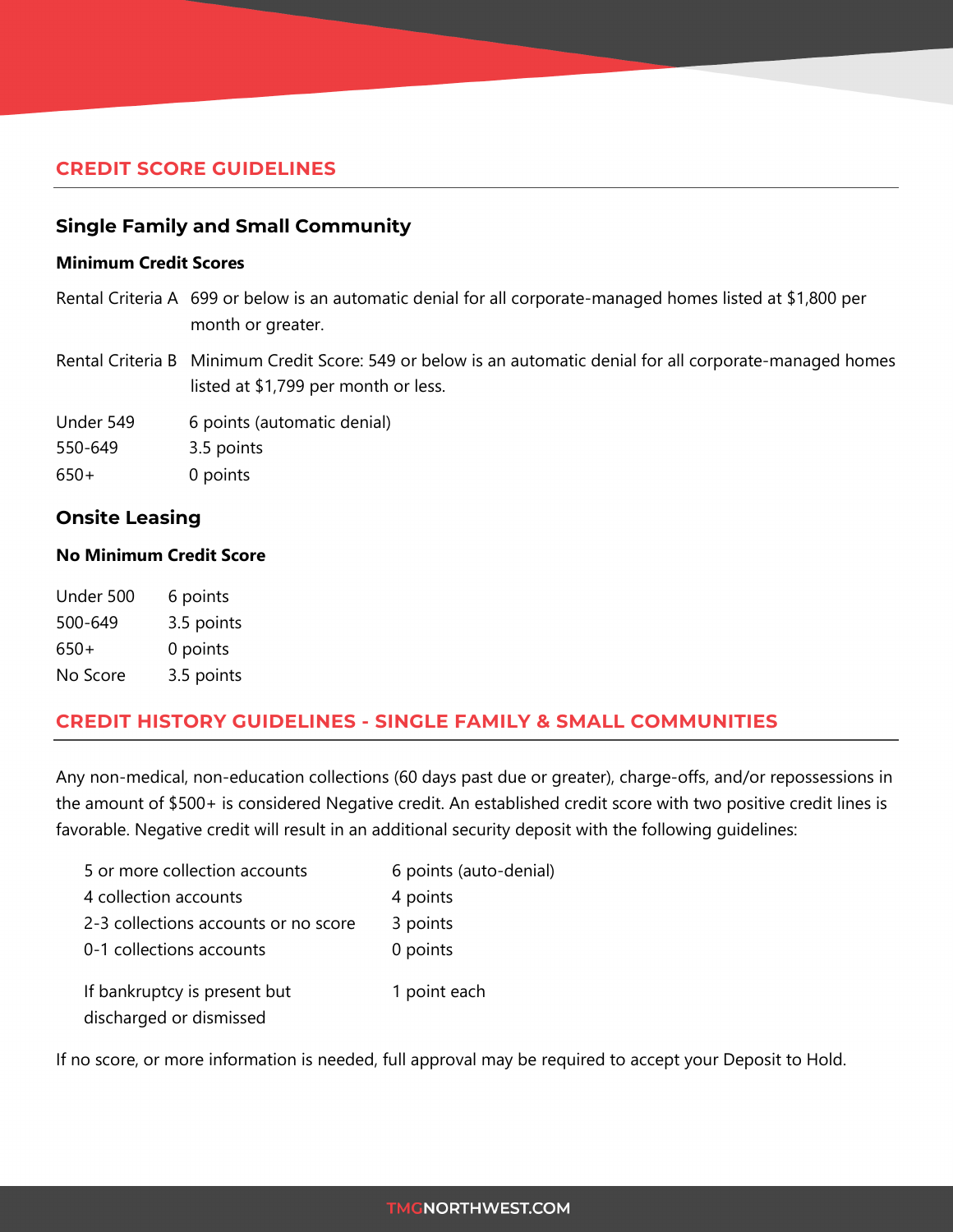#### **INCOME GUIDELINES**

All married persons, domestic partners, and/or persons in meretricious relationships can combine their gross income for the purposes of meeting **3 times the monthly rent amount**. Roommates are required to each make 3 times the rent amount in their gross monthly income unless they can provide rental references showing the roommates have lived together for at least one year (12 months) and have paid rent on time at that property during the duration of their residency, in which case the income requirement will be at 3 times the rent price in gross monthly income for the application party.

Please provide your most recent paycheck stub (more than one must be provided upon request). Any other income (i.e., retirement income, child or spousal support, self-employment, disability, or Social Security) that you are using to qualify will require 90 days' worth of bank statements, showing monthly deposits that meet the 3 times the rent requirement (or 3 times each for roommates).

Alternatively, you may show 90 days' worth of bank statements, showing a balance equal to 3 times the rent (3 times for each roommate), times the term of the lease.

#### **RENTAL HISTORY GUIDELINES**

We will check for a minimum of 12 months' rental or mortgage history from within the past three years (your name must have been on a legally binding lease or loan from a non-relative or associated individual). We reserve the right to consider references that may exceed that timeframe. Any instance where a reference of at least 12 months (can be a combination of multiple references) cannot be obtained, **a deposit equal to one month's rent will be required**, in addition to normal security deposits. Negative current or past reference items will incur 1 point each.

#### **CRIMINAL CONVICTIONS**

Conviction of any crime that is of a nature that would adversely affect the property of the landlord or a tenant, or the health, safety, or right of peaceful enjoyment of the premises of residents, the landlord, or the landlord's agent will be taken into consideration. Owner/Agent will not consider a previous arrest that did not result in a conviction or expunged records.

A single conviction for any of the following will be grounds for denial of the Rental Application:

- Felonies involving murder, manslaughter, arson, rape, kidnapping, child sex crimes, or manufacturing or distribution of a controlled substance.
- Felonies not listed above involving: drug-related crime, person crime, sex offense, crime involving financial fraud, including identity theft and forgery, or any other crime if the conduct for which applicant was convicted or is charged is of a nature that would adversely affect property of the landlord or a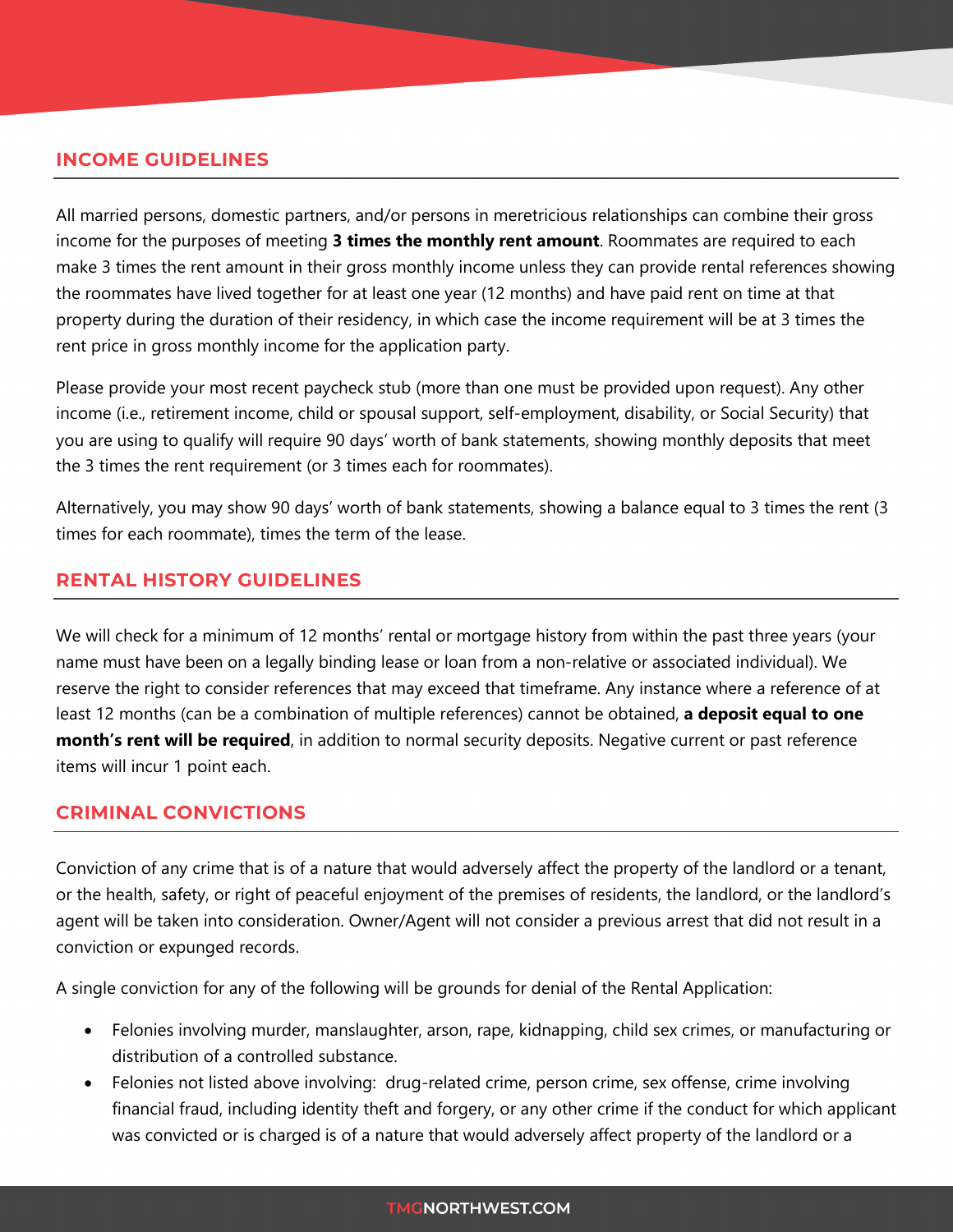tenant or the health, safety, or right of peaceful enjoyment of the premises of the residents, the landlord or the landlord's agent, where the date of disposition has occurred in the last 7 years.

- Misdemeanors involving drug-related crimes, person crimes, sex offenses, domestic violence, violation of a restraining order, stalking, weapons, criminal impersonation, possession of burglary tools, financial fraud crimes, where the date of disposition has occurred in the last 5 years.
- Misdemeanors not listed above involving theft, criminal trespass, criminal mischief, property crimes or any other crime if the conduct for which applicant was convicted or is charged is of a nature that would adversely affect property of the landlord or a tenant or the health, safety, or right of peaceful enjoyment of the premises of the residents, the landlord or the landlord's agent, where the date of disposition has occurred in the last 3 years.

If any applicant has a conviction in their past which would disqualify them under these criminal conviction criteria and desires to submit additional information to Owner/Agent along with the application, so Owner/Agent can engage in an individualized assessment upon receipt of the results of the public records search and prior to a denial, applicant should do so. Otherwise, applicant may request a review process after denial.

Owner/Agent will engage in an individualized assessment of the applicant's convictions if applicant has satisfied all other criteria and applicant has submitted supporting documentation prior to the public records search; or applicant is denied based on failure to satisfy these criminal criteria and has submitted a written request along with supporting documentation.

Supporting documentation may include:

- Letter from parole or probation office
- Letter from caseworker, therapist, counselor, etc.
- Certifications of treatments/rehab programs
- Letter from employer, teacher, etc.
- Certification of trainings completed
- Proof of employment
- Statement of the applicant

The Owner/Agent will consider relevant individualized evidence of mitigating factors, which may include: the facts or circumstances surrounding the criminal conduct; the age of the convicted person at the time of the conduct; time since the criminal conduct; time since release from incarceration or completion of parole; evidence that the individual has maintained a good tenant history before and/or after the conviction or conduct; and evidence of rehabilitation efforts. Owner/Agent may request additional information and may consider whether there have been multiple Convictions as part of this process. Owner/Agent will notify applicant of the results of Owner/Agent's review within a reasonable time after receipt of all required information.

#### **TMGNORTHWEST.COM**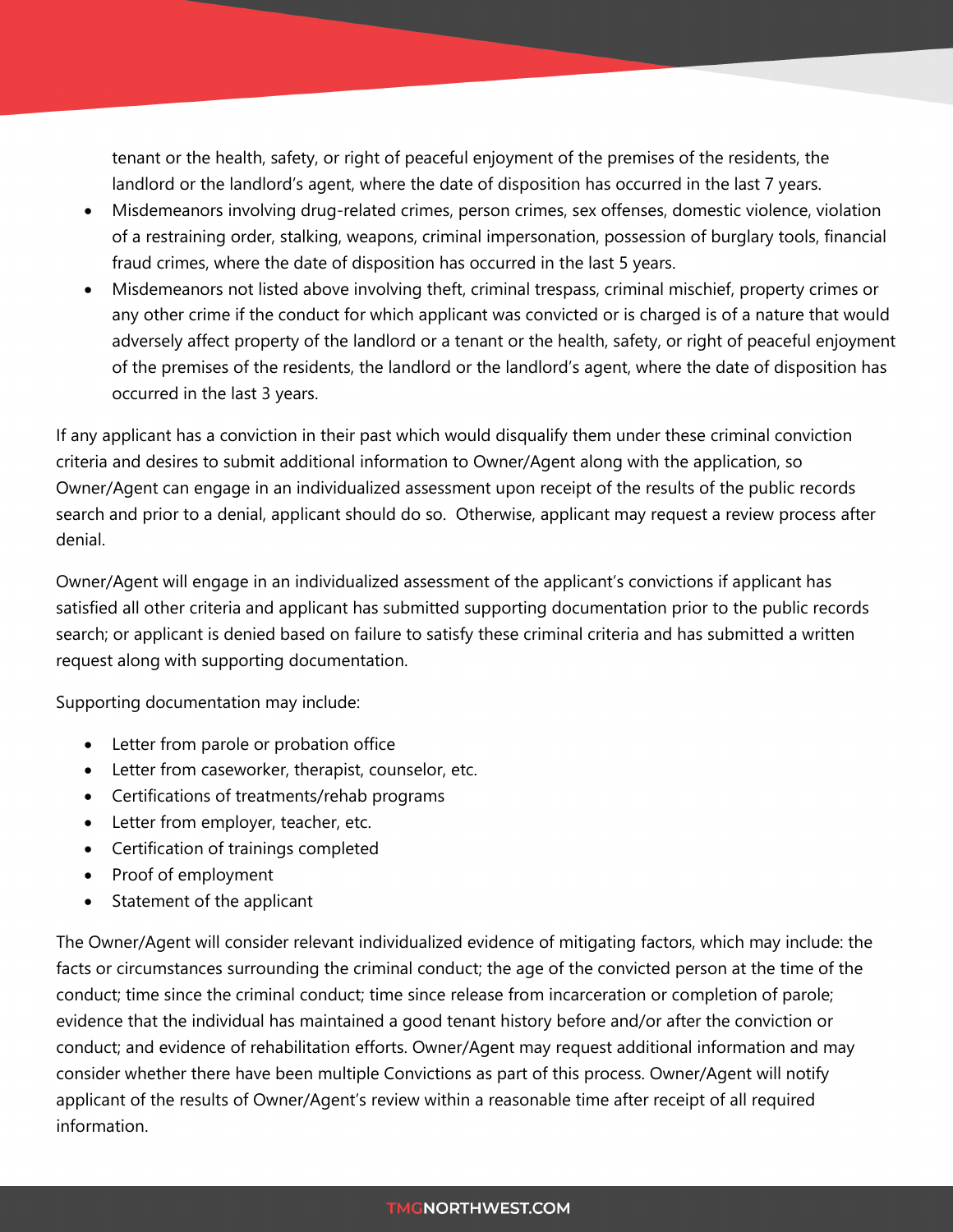## **IMMEDIATE DISQUALIFICATIONS**

- A current, non-discharged bankruptcy action
- Falsified information
- Eviction less than 5 years (and not included in bankruptcy)
- Housing-related debt
- Rental reference that would not re-rent for documented reasons
- Conviction of any crime that requires lifetime registration as a sex offender

## **ROOMMATES CLAUSE (SITES WITH ONSITE MANAGER AND LEASING OFFICE ONLY)**

If one roommate qualifies, and one does not (too many points), the primary roommate (who completely qualifies) may lease the property with the non-qualifying roommate listed as a conditional roommate, and subject to a security deposit equal to one month's rent, in addition to normal security deposits, with the stipulation that if the qualified roommate moved, the conditional roommate would have to re-qualify on their own, find another qualified roommate, or vacate the property. This does not allow for a roommate that has any of the Immediate Disqualifications or does not pass the criminal conviction criteria.

## **ANIMAL GUIDELINES**

If you have a pet, please make sure you have chosen a home or apartment that will allow a pet and that your pet is of a qualified breed and size. An additional pet security deposit, non-refundable fee, and pet rent (typically per pet) may be due. Typically, two pets of up to 35 lbs. full-grown are allowed.

We use an independent, third-party pet screening vendor (PetScreening.com) for all prospective residents. To ensure all residents understand our pet and animal-related policies, we require a third-party screening and review process regardless of having a pet or animal. This process ensures we have formalized pet and animalrelated policy acknowledgments and accurate pet and animal records.

- A clear photo of each pet must be submitted with your rental application.
- All pets and/or service animals must be screened through PetScreening.com.
- A monthly pet fee (per pet) will be required. The monthly pet fee is determined by the "FIDO Score" from the completed screening with PetScreening.com.
- All pets will require a \$150 non-refundable pet add-on fee.

The pet screening profile cost is the responsibility of the household pet owner. This is a separate charge from the rental application fee. It is as low as \$20 for the first pet application and \$15 for each additional pet application. There is no charge for an assistance animal accommodation request and no charge for a "No Pet or Animal" profile. There is a renewal fee of \$10 per year for all household pets.

#### **TMGNORTHWEST.COM**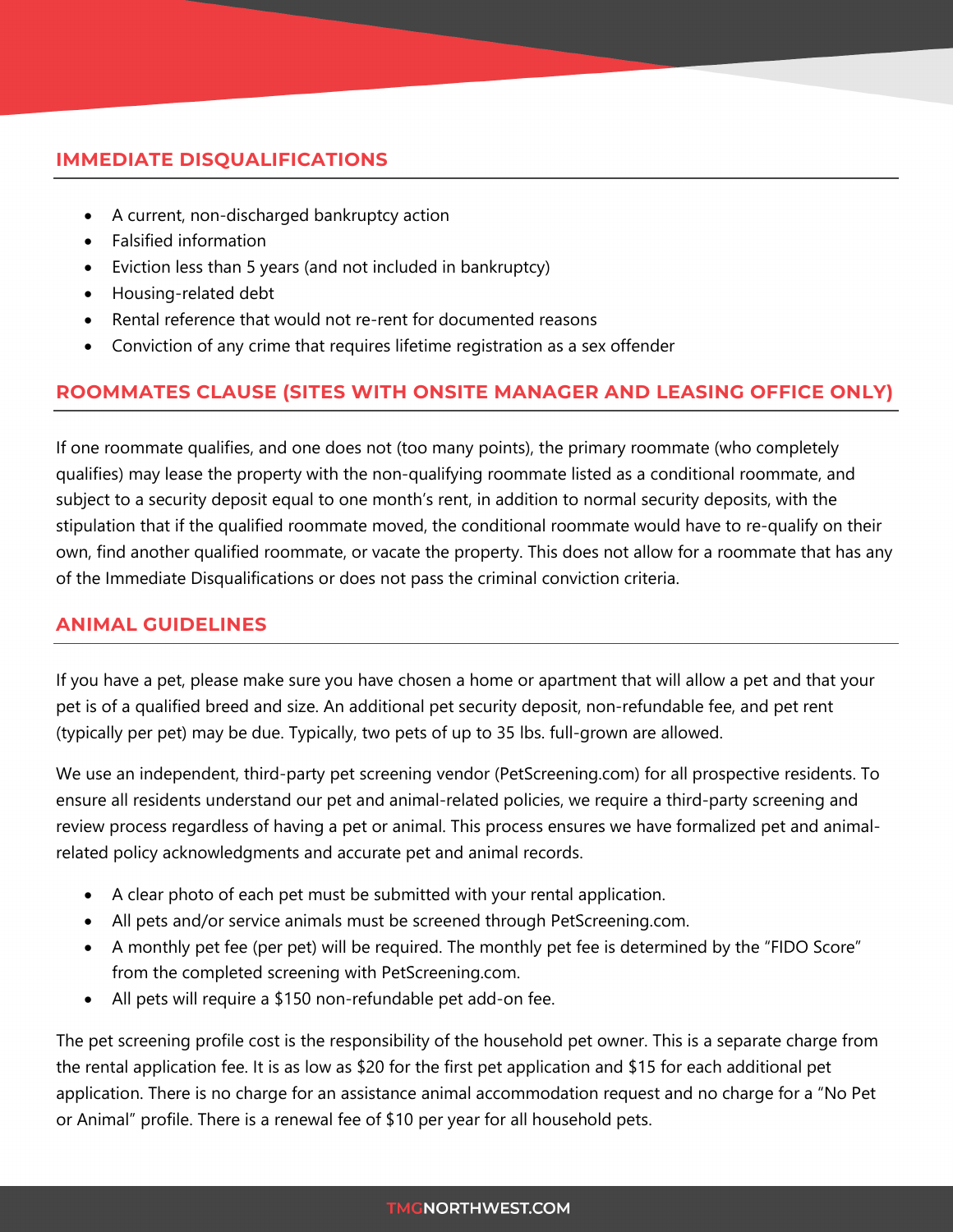Each household pet owner receives a Pet Management License to use their Pet Profile in their everyday life. For example, Pet Profiles can be shared with a pet groomer, pet walker, pet day-care, another landlord, etc., and are valid for one year.

No property will allow any dog of a perceived vicious breed (or mixture thereof), e.g., Akita, Pit Bull or American Staffordshire Terrier, Bull Terrier, Bullmastiff, Chow, Doberman, Rottweiler, German shepherd, etc.

## **RENTERS INSURANCE**

Upon move-in, and through the duration of tenancy, all tenants must provide proof of renters insurance, which includes a minimum of \$100,000 legal liability for damage to the landlord's property, with Owner/Agent named as additional insured (Washington) or interested party (Oregon). Tenant may purchase required insurance from an insurance agent of their choice. If proof of renters insurance is not provided, the household will be enrolled in Landlord Liability Insurance coverage and be charged automatically at the beginning of each month.

## **DENIAL POLICY**

If you are denied, you may contact AppFolio to request a copy of the tenant screening report that was prepared for TMG. AppFolio will not be able to provide the reason for your denial.

- To request a copy of the tenant screening report, please contact AppFolio at (866) 648-1536.
- If it is credit-related, contact the credit reporting agency listed in the denial letter to:
	- **If I**dentify who is reporting negative information about you, and
	- Request a correction if the information being reported is incorrect.

If you feel your application was still denied unfairly after providing updates to the documentation listed above, please mail your request of a review to us at 7710 NE Vancouver Mall Dr., Vancouver, WA 98662, and we will review and respond to your denial appeal within 10 business days.

The tenant screening may consist of, but is not limited to the following: credit, criminal, eviction, public records, current and former landlord references, verification of income, other sources, and screening reports obtained through an authorized reporting agency: AppFolio, Inc., 50 Castilian Dr., Santa Barbara, CA 93117, (866) 648- 1536 (Option 4 for Consumer Relations) or Pacific Screening Inc., PO Box 25582, Portland, OR 97298, (800) 707- 1941. You may request a free credit report within 60 days of adverse action/denial. You have the right to dispute any or all information. TMG will not accept a comprehensive reusable tenant screening report, obtained by applicant. Applicant's Deposit Approval status may be dependent upon favorable credit screening results. TMG complies with all Fair Housing laws, including those regarding reasonable accommodation.